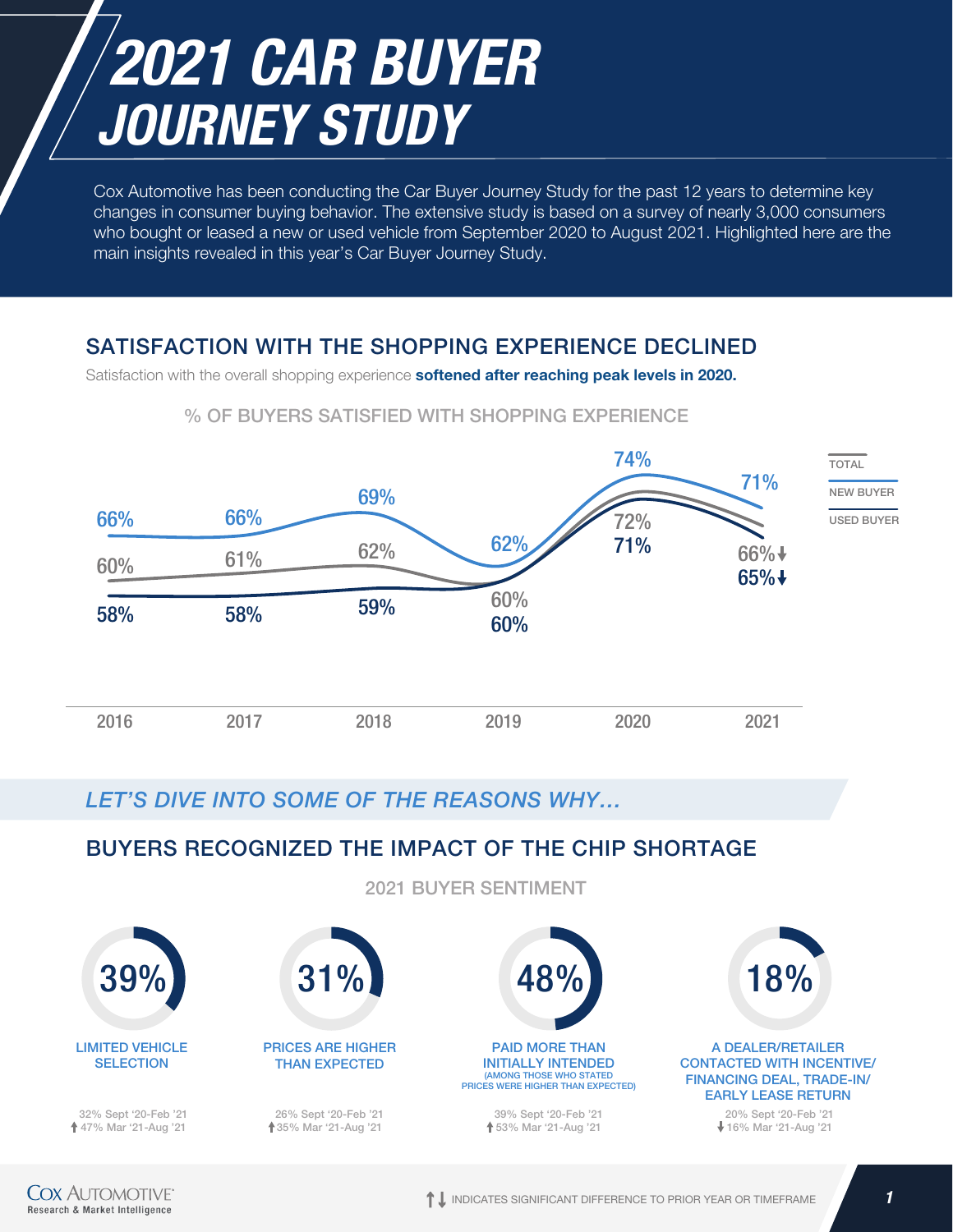### PRICE PAID AND TRUST IN DEAL SUFFERED









DEALERSHIP/RETAILER GAVE ME THE BEST DEAL

# THRIVING ECONOMY AND SHIFT TO VEHICLE OWNERSHIP SPURRED DEMAND



The benefits of a streamlined process induced by the pandemic **helped minimize time at dealership.** 

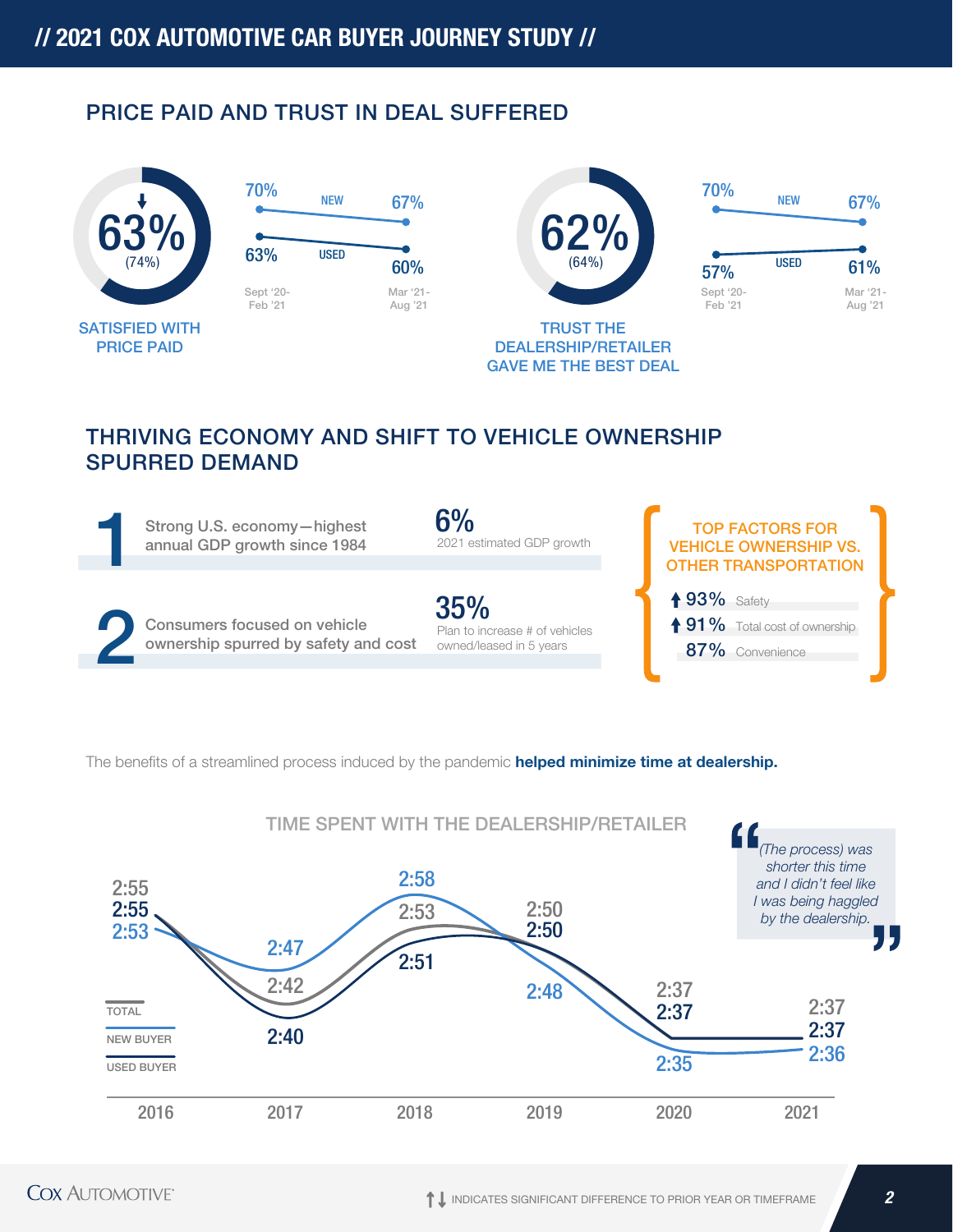### HIGH DEALER SATISFACTION PREVAILED

% OF BUYERS SATISFIED WITH DEALER EXPERIENCE



The majority of mostly digital buyers **weathered the impact of limited inventory.** 

### SHOPPING EXPERIENCE COMPARED TO PREVIOUS EXPERIENCES

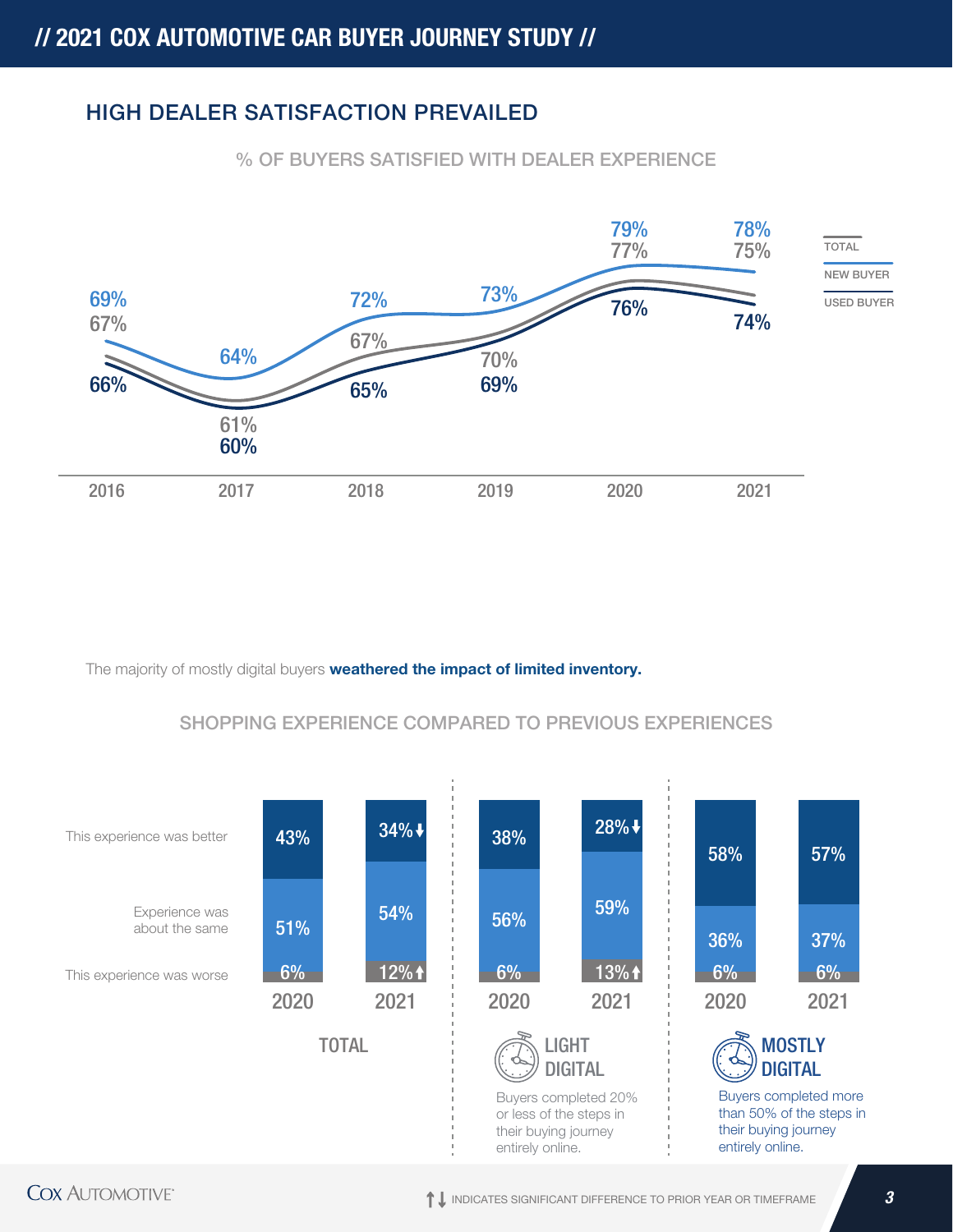### THIRD-PARTY SITES REMAINED THE TOP SITE DESTINATION FOR BUYERS



The majority of New buyers used a **Cox Automotive site when shopping.** 



**Nearly two-thirds of Used buyers** used a Cox Automotive site when shopping.

**64 O** OF USED BUYERS USED COX AUTOMOTIVE (68% IN 2020) THIRD-PARTY WEBSITES/APPS USED TO RESEARCH & SHOP **KBB.com CARFAX** Autotrader (1) CarGurus Geredmunds TRUECar. 1 2 3 4 5 6 7